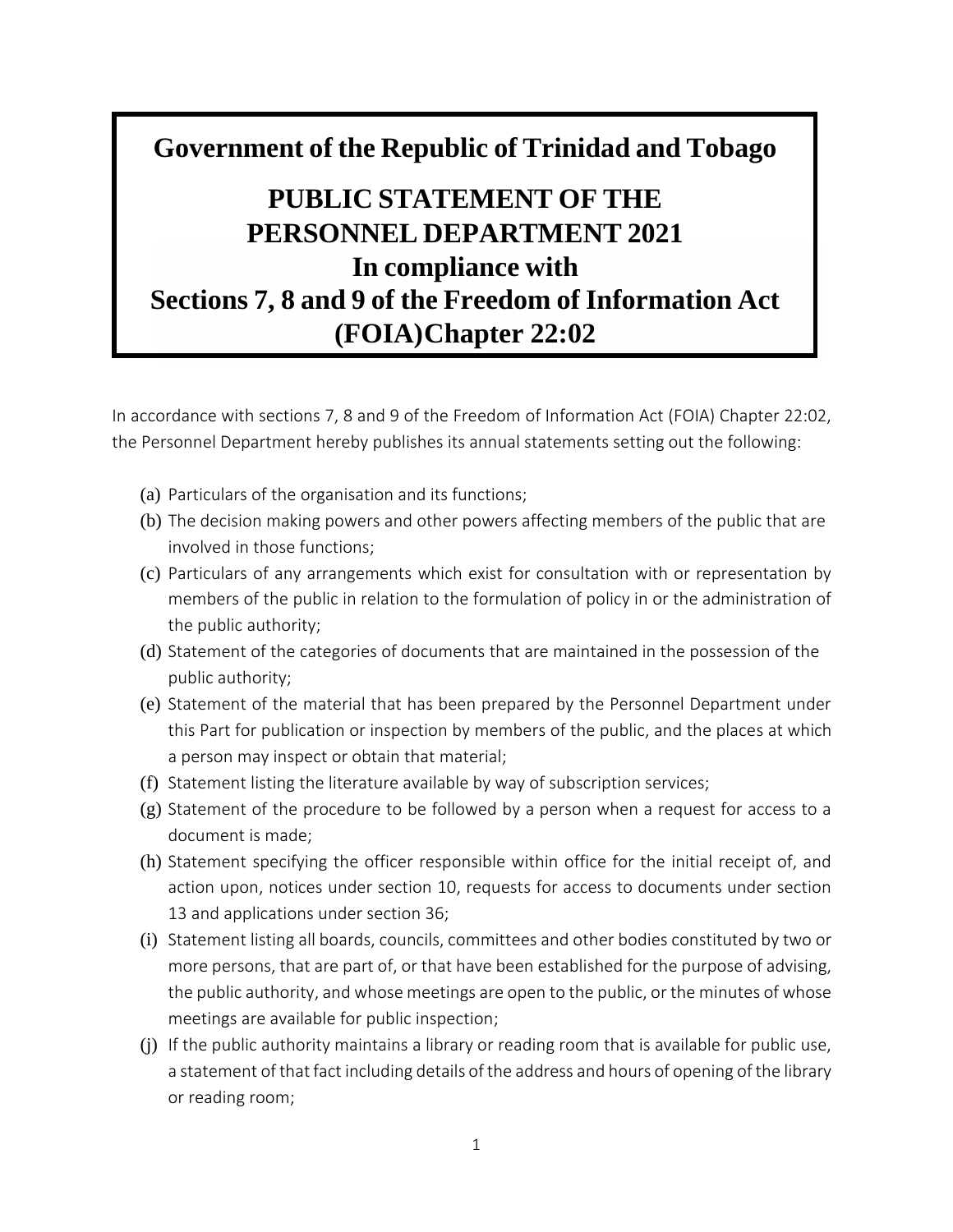- (k) Documents that are provided to the Personnel Department, for its use and guidance and that of its officers and
- (l) Reports and other documents.

The Freedom of Information Act, Chapter 22:02, gives members of the public: -

- a legal right to access information held by the Personnel Department, limited by exceptions and exemptions as specified in the Act;
- a legal right to have official information relating to himself/herself amended where it is incomplete, incorrect or misleading;
- a legal right to obtain reasons for adverse decisions made regarding an applicant's request for information under the FOIA;
- a legal right to complain to the Ombudsman and to apply to the High Court for Judicial Review to challenge adverse decisions made under the FOIA.

#### Particulars and functions of the Personnel Department

- 1. The office of the Personnel Department (the Department) is established by s 13 of the Civil Service Act Chapter 23:01<sup>1</sup> (the Act). The Chief Personnel Officer is the head of the Personnel Department. He is supported by two (2) Deputy Chief Personnel Officers. The Department comprises seven (7) Divisions. They are:
	- i. Compensation Management;
	- ii. Benefits Management;
	- iii. Industrial and Labour Relations;
	- iv. Human Resource Policy Planning and Research;
	- v. Human Resource Management Services;
	- vi. Legal Services; and
	- vii. Corporate Services.

l

 $1(1)$  There is hereby established for the purposes of this Act a Personnel Department, which shall be under the general direction and control of the Minister to whom is assigned responsibility for the administration of that Department. (2) The staff of the Personnel Department shall comprise— (a) the Chief Personnel Officer who shall be the Head of the Personnel Department; and (b) such number of civil servants as may be assigned to the Personnel Department.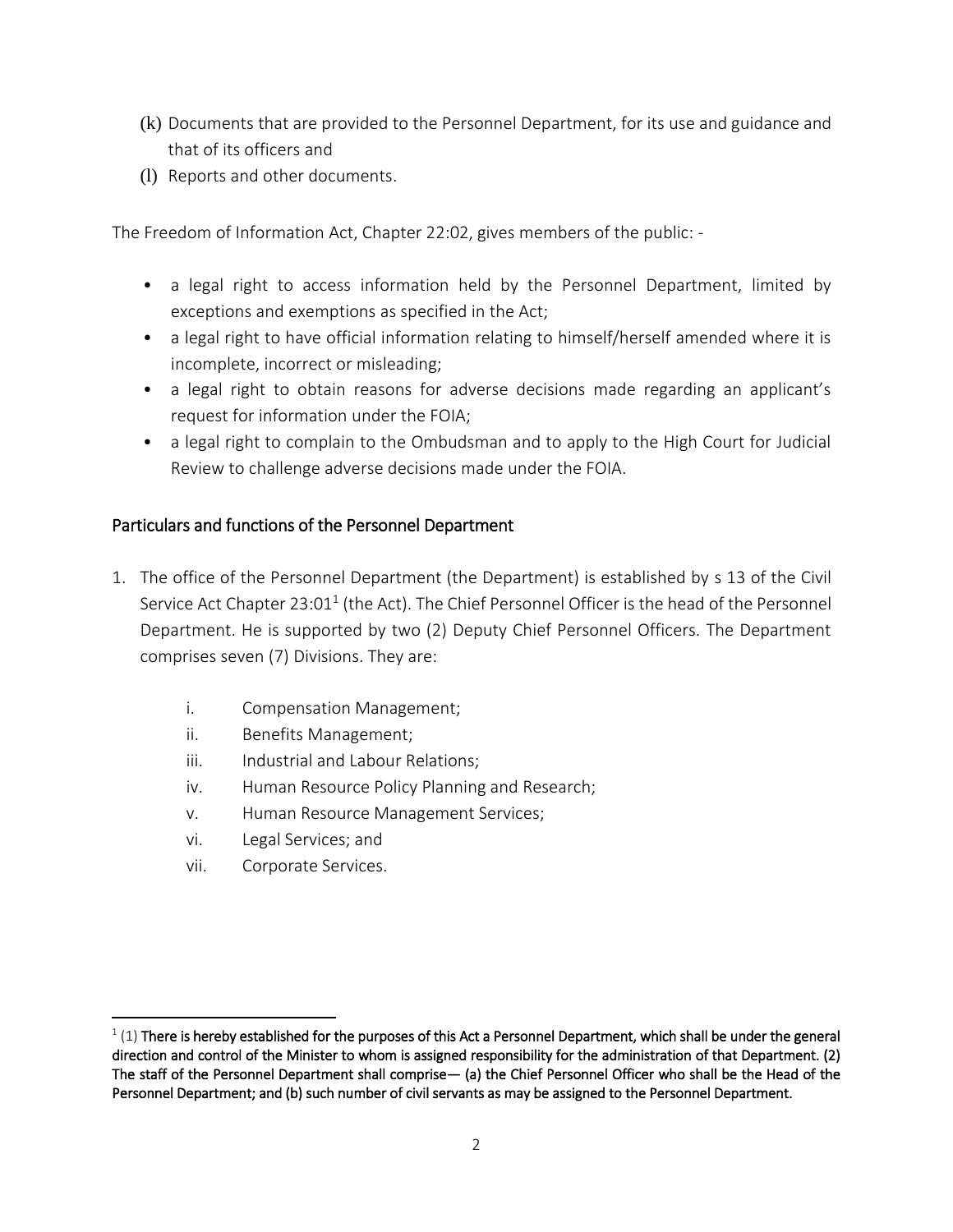- 2. The Vision of the Department is to *'be the employer of choice, excelling in the provision of Human Resource Management (HRM) and Industrial Relations (IR) solutions within the public sector.* Its mission aims to ensure, *'as a strategic partner, we collaborate to develop and negotiate terms and conditions of employment, and to create and implement forward-looking HRM solutions in support of good governance and service excellence.'*
- 3. A Strategic Plan 2018-2020 was developed to enable the Department to fulfil its legal and administrative responsibilities as well as to meet its challenges. Cabinet agreed to approve, in principle, the Strategic Plan 2018-2020 of the Personnel Department. This plan was extended to 2022 to allow for full implementation by the Chief Personnel Officer.
- 4. The duties and functions of the Department are enshrined in statute. Principally amongst these is the Civil Service Act Chapter 23:01 (the Act) which highlights the following functions at section  $14(1)(a-c)$  as:
	- a) maintaining the classification of the Civil Service and to keep under review the remuneration payable to civil servants;
	- b) administering the general regulations respecting the Civil Service;
	- c) providing for and establishing procedures for consultation and negotiation between the Personnel Department and an appropriate recognised association or associations in respect of:
		- i. classification of offices;
		- ii. any grievances;

 $\overline{\phantom{a}}$ 

- iii. remuneration; and
- iv. the terms and conditions of employment.
- 5. The Personnel Department is also empowered to perform similar functions under provisions of the Education Act, Chap. 39:01; the Police Service Act, Chap. 15:01; the Fire Service Act, Chap. 35:50; and the Prison Service Act, Chap. 13:02.

## The decision making powers and other powers affecting members of the public that are involved in those functions

6. In addition to the powers already highlighted under the Civil Service and other Acts 2 not limited to the Statutory Authorities Act, the CPO, by virtue of section 2(4) (a) and 2(5) of the

**<sup>2</sup>The Education Act, Chap. 39:01; The Police Service Act, Chap. 15:01; The Fire Service Act, Chap. 35:50; The Prison Service Act, Chap. 13:02**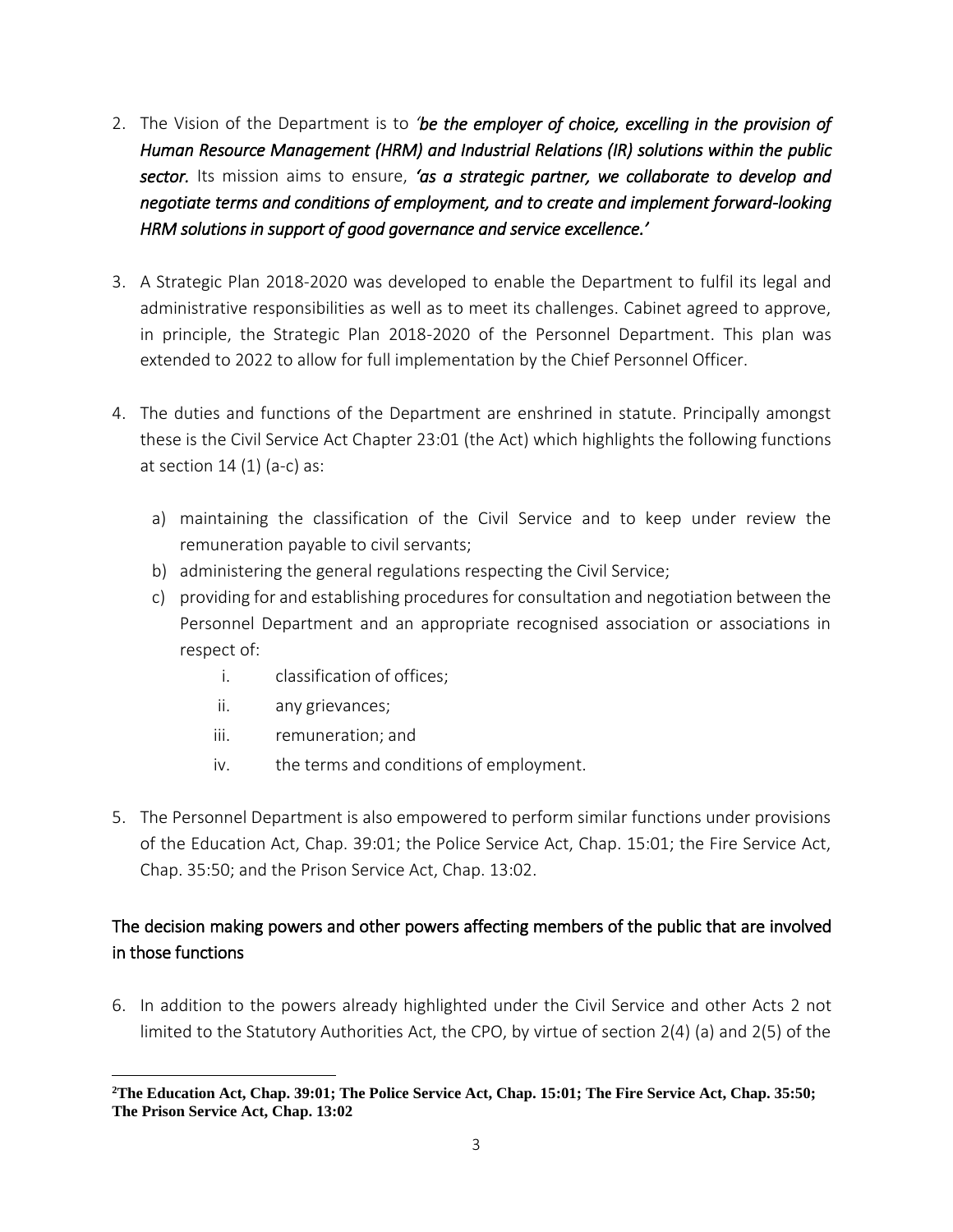Industrial Relations Act Chapter 88:01, is deemed to be the Employer of any worker employed by the Government and of any worker employed by the Municipal Corporations respectively.

- 7. The clients of the Personnel Department include Ministries and Departments; regulatory bodies; public officers; officers of Statutory Authorities under the Statutory Authorities Act; State Enterprises and Special Purposes Companies, workers as defined by the IRA, who are in the employ of the Government or the Municipal Corporations; Associations and Unions representing government employees; and citizens.
- 8. Since its establishment in 1965, the core functions of the Personnel Department have revolved around matters pertaining to the determination of pay and other terms and conditions of employment and the administering of the general regulations governing the Public Service. However, its functions have undergone some evolution in keeping with changes in Government policy. A major factor prompting change has been the initiative to establish a modern Human Resource Management (HRM) system in the Public Service.
- 9. Currently, the Department's functions also include responsibility for:
	- the performance of Secretariat Services for the Salaries Review Commission (SRC) which includes the provision of administrative and technical support to the SRC. The SRC was established by section 140 (1) of the Constitution of the Republic of Trinidad and Tobago.
	- the provision of a Secretariat and Technical Services to the Human Resource Advisory Committee, which is a Sub-Committee of Cabinet with responsibility for monitoring salary and wage negotiations and remuneration arrangements of employees in the public sector (a description is provided below);
	- administration of two (2) Group Health Plans, one for daily-rated employees and the other for monthly-paid officers in the Civil and Teaching Services and certain office holders within the purview of the SRC;
	- advising on the pay and other terms and conditions of service of offices within the purview of the SRC; persons employed in those Statutory Boards and State Enterprises which receive guidelines from the Human Resource Advisory Committee; and members of the Defence Force;
	- formulating policies in areas of Human Resource Management which are within its statutory mandate;
	- formulating specific public sector policies in areas such as Occupational Safety and Health, the Public Service Employee Assistance Programme, and the development of guidelines for the Public Service on the treatment of persons afflicted with HIV/AIDS and other life threatening diseases;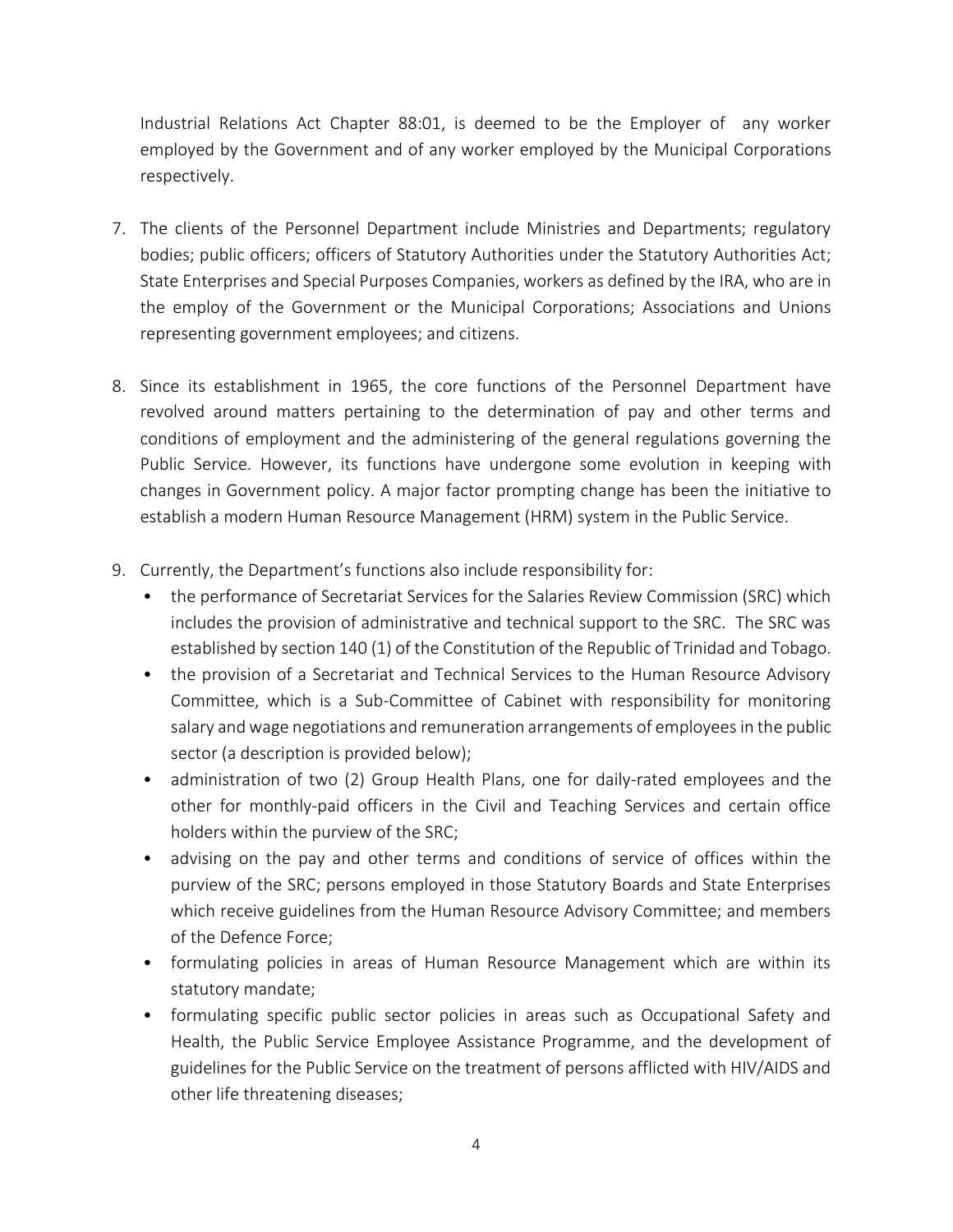- advising on and reviewing the legal and regulatory framework for aspects of Human Resource Management in the Public Service;
- providing advisory and consultative services to line agencies in respect of those matters which are within its purview;
- facilitating the implementation of specific strategic Human Resource Management initiatives in the Public Service;
- strengthening the capacity of Human Resource Management Units to implement those public- service-wide programmes and policies within the Department's purview;
- monitoring and auditing the implementation of those public-service-wide programmes and policies within the Department's purview; and
- determining the terms and conditions of employment of persons employed on contract in Cabinet approved positions in the Public Service and in Statutory Authorities.

### The Salaries Review Commission (SRC)

10. The Salaries Review Commission (SRC), comprising a Chairman and four members who are appointed by the President of the Republic of Trinidad and Tobago, after consultation with the Prime Minister and the Leader of the Opposition. The SRC, in accordance with Section 141(1) of the Constitution of the Republic of Trinidad and Tobago, is required to, from time to time, with the approval of the President, review the salaries and other conditions of service of the President, the holders of offices referred to in section 136 (12) to (15) Members of Parliament, including Ministers of Government and Parliamentary Secretaries and the holders of such offices as may be prescribed.

#### The Human Resource Advisory Committee (HRAC)

11. The Human Resource Advisory Committee is a Sub-Committee of Cabinet with responsibility for monitoring wage and salary negotiations in the public sector. The scope of the Committee includes the monitoring of negotiations/revision of pay and other terms and conditions of employment of Statutory Authorities/Boards and Corporations as well as companies that are wholly or majority owned by the State.

# Particulars of any arrangements which exist for consultation with or representation by members of the public in relation to the formulation of policy in or the administration of the public authority

12. The foregoing Acts highlighted in paragraph 5 above, all provide for consultation and negotiation between the Personnel Department and appropriate recognised Associations representing the public officers in the respective Services with regard to the same matters as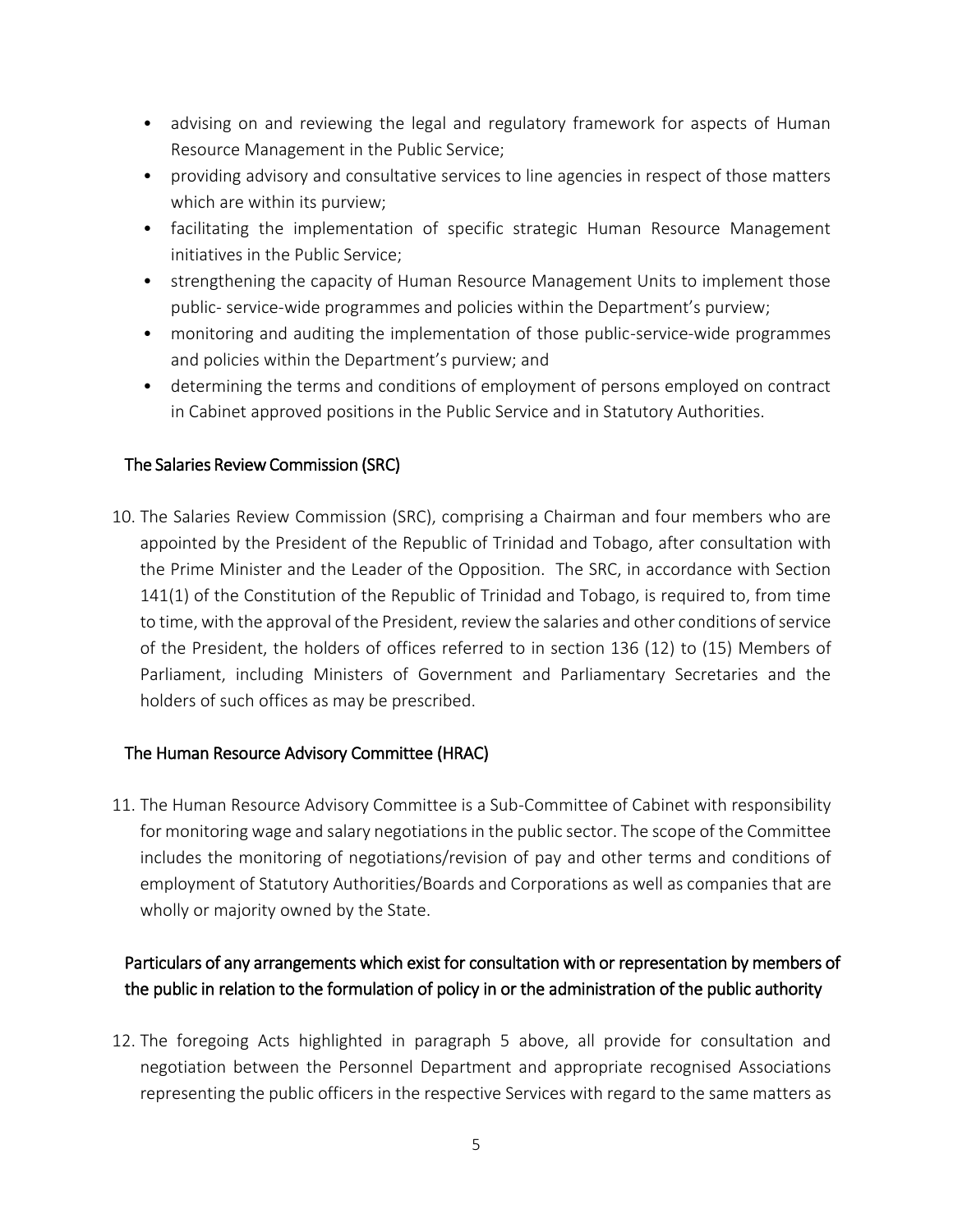are specified at section 14(1) of the Civil Service Act. These Acts also provide for the procedures to be followed in respect of negotiations resulting in agreement or disagreement between the parties.

13. Under the Statutory Authorities Act, Chap. 24:01, the functions of the Personnel Department, as specified in the Service Acts mentioned above, are also the responsibility of the Personnel Department in relation to the organisations which fall under that Act, and will remain so for as long as a personnel organisation has not been established under that Act, by the President. However, where no agreement is reached after consultation and negotiation, the dispute is dealt with in accordance with the procedure relating to disputes as provided in the Industrial Relations Act (IRA), Chap. 88:01.

#### Categories of documents that are maintained in the possession of the Personnel Department

- 14. The following includes the categories of documents maintained by the Personnel Department.
	- (a) Administrative records used in the daily operations of the Department;
	- (b) Personnel records for former and current members of staff;
	- (c) Accounting and financial management records;
	- (d) Files dealing with official correspondence;
	- (e) Cabinet Minutes and Notes;
	- (f) Development Programme files;
	- (g) Policies;
	- (h) Strategic Plans of the Personnel Department;
	- (i) Training/Human Resource Development Plans of the Personnel Department;
	- (j) Legislation and legal instruments;
	- (k) Legal opinions and related matters;
	- (l) Agenda and Minutes of meetings;
	- (m)Circular Memoranda, notices and bulletins;
	- (n) Files dealing with official functions, conferences and events hosted or attended by the Personnel Department;
	- (o) Personnel Department Newsletters;
	- (p) Files relating to contract employment;
	- (q) Vision & Mission statements;
	- (r) Memoranda of Agreements;
	- (s) Collective Agreements;
	- (t) Class Specifications in respect of offices in the Civil Service and Statutory Authorities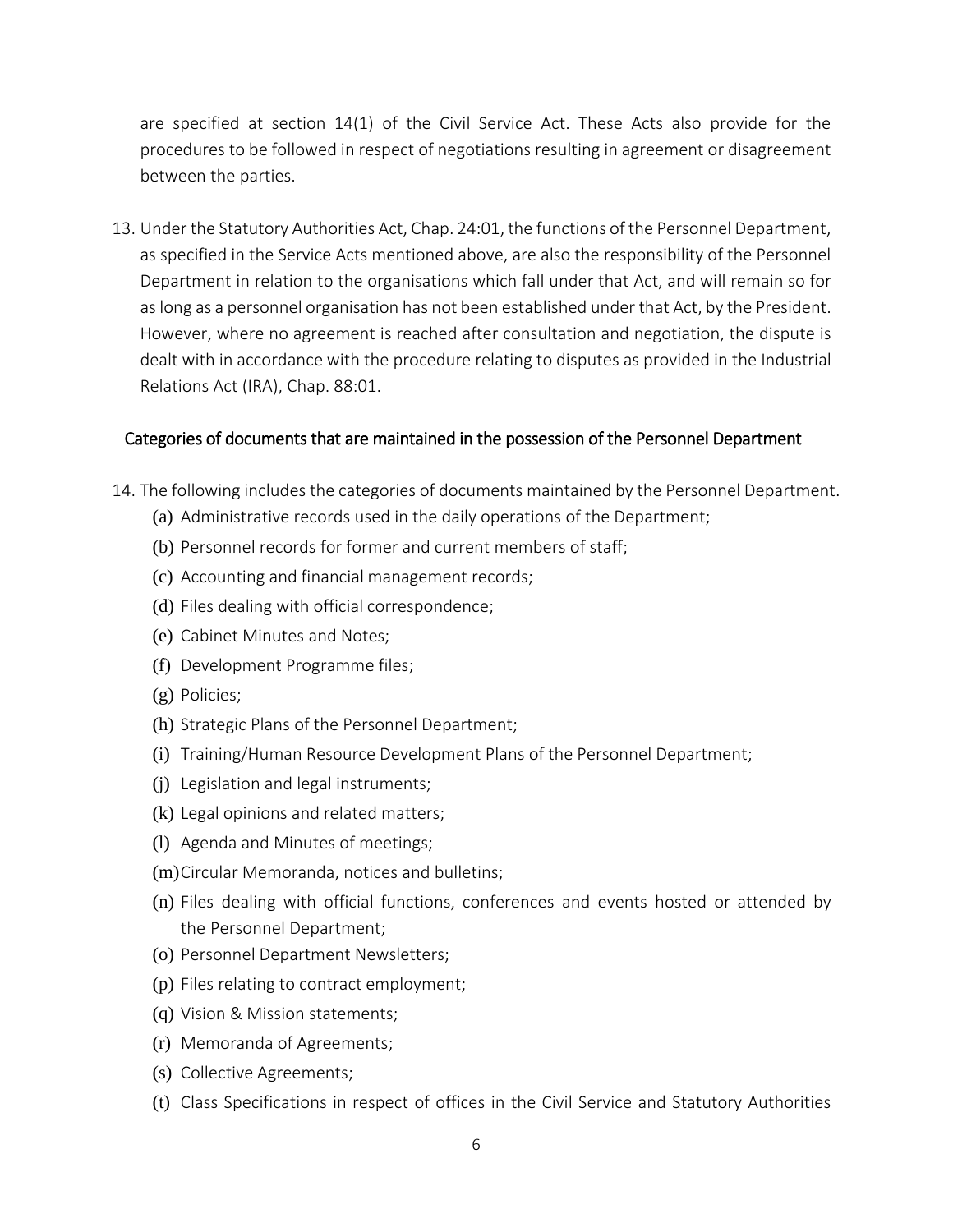subject to the Statutory Authorities Act;

- (u) Job Specifications and Descriptions in respect of offices in the Teaching, Fire, Prison, Police,Judicial and Legal Services and the Sugarcane Feeds Centre;
- (v) Standardised Job Descriptions in respect of persons engaged on contract in the more common positions in the following streams: Clerical/Secretarial; Manipulative; Human Resource Management; Communications; Legal, Information and Communications Technology (ICT) and Procurement; Legal (Central) Facilities Management; Project Management and Monitoring and Evaluation;
- (w) Legal Documents that are filed in the High Court, Court of Appeal, Industrial Court and with the Special Tribunal;
- (x) Documents prepared to provide guidance to Ministries and Departments in implementing Human Resource Management (HRM) programmes; and
- (y) Reports of Consultants.

## Statement of the material that has been prepared by the Personnel Department under this Part for publication or inspection by members of the public, and the places at which a person may inspect or obtain that material

15. Materials on Personnel Department: Role, Responsibilities and Functions can be accessed at: Personnel Department, (Office of the Chief Personnel Officer), No. 3 Alexandra Street, St. Clair, New Town 190129, Trinidad and Tobago.

#### Statement listing the literature available by way of subscription services

16. The Department does not maintain a listing of literature which is available by subscription fees.

## Statement of the procedure to be followed by a person when a request for access to a document is made

It is the policy of the Personnel Department to respond to all requests for information, both oral and written. However, in order to facilitate the exercise of the rights conferred on individuals by the FOIA, (for example, the right to challenge a decision if a request for information is refused), the request must be made in writing. To access information that is not readily available in the public domain, the applicant must complete the appropriate form entitled 'Request for access to Official Documents', available in the Schedule attached to the Freedom of Information Act 1999 and at the Personnel Department, (Office of the Chief Personnel Officer), No.3 Alexandra Street, St. Clair New Town 190129, Trinidad and Tobago or from any Public Authority.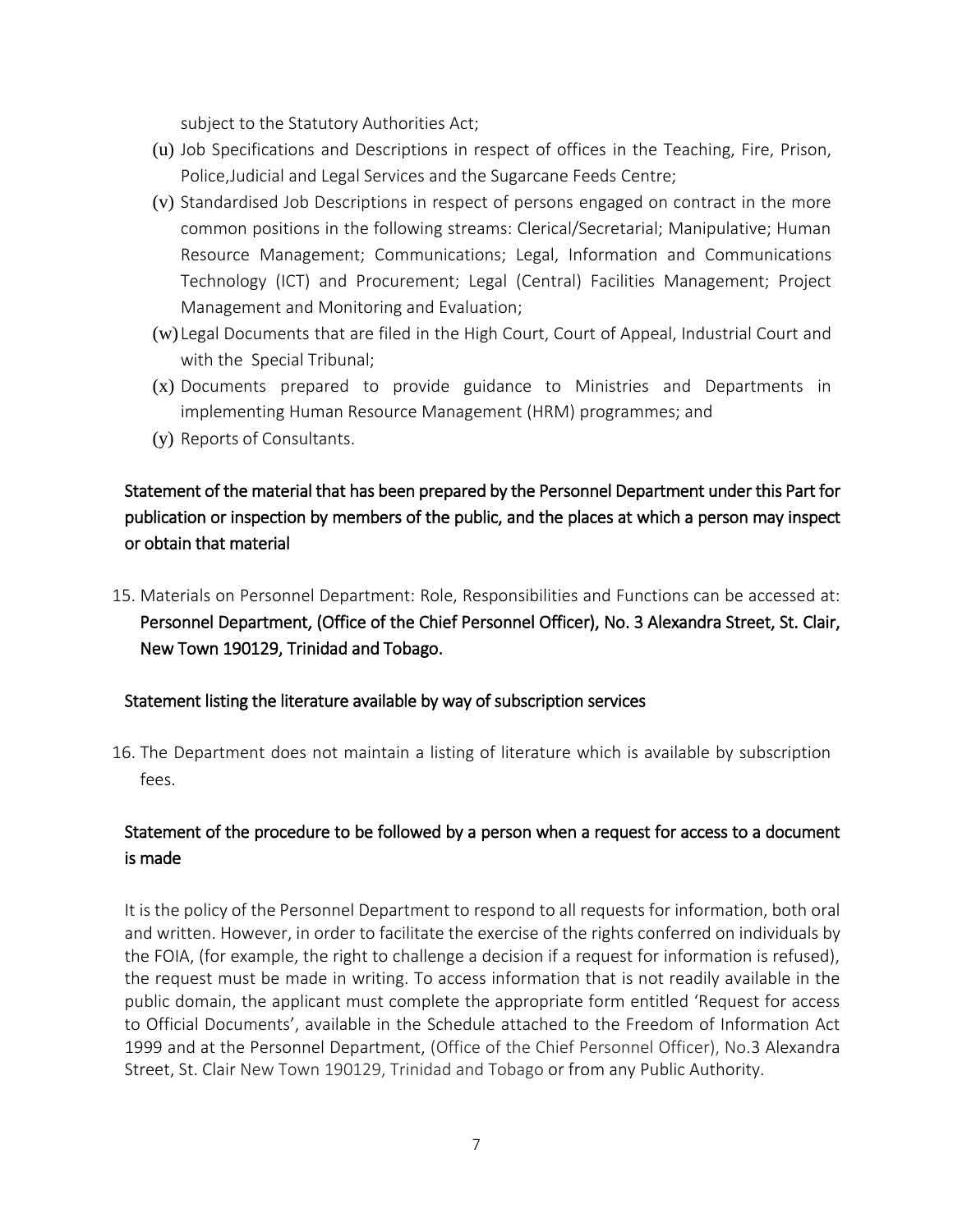- 17. The guidance as outlined in section 13 of the FOIA is as follows;
	- (1) A person who wishes to obtain access to an official document shall make a request in the form set out in the Schedule, to the relevant public authority for access to the document.
	- (2) A request shall identify the official document, or provide sufficient information to enable the designated officer of the public authority, or an employee of the public authority who is familiar with the relevant documents, to identify the document with reasonable effort.
	- (3) A request may specify in which of the forms described in section 18 the applicant wishes to be given access.
	- (4) Subject to section 21, a request under this section may be made for access to all records of a particular description or all records relating to a particular subject.
	- (5) An application for access to an official document held by a public authority referred to in section 4(k)(i) or (iii) shall be made to the responsible Minister.

#### Addressing Requests

18. To facilitate prompt handling of the request, such a request must be addressed to the Designated Officer of the Personnel Department.

#### Details to be included in the Request

19. Applicants are asked to provide details that would allow for ready identification and location of the records that are being requested. If insufficient information is provided, clarification will be sought from the applicant. If the applicant is uncertain as to the details to be included, the Designated Officer will assist.

#### Requests not handled under the FOIA

20. A request made under the FOIA will not be processed if it is for information (for example, material contained within Acts, Legal Notices and Gazettes) which is currently available in the public domain, either from the Personnel Department or from another public authority.

#### Responding to requests

21. The Personnel Department is required to furnish copies of documents only when they are in the Department's possession or they can be retrieved from storage. Subject to Section 8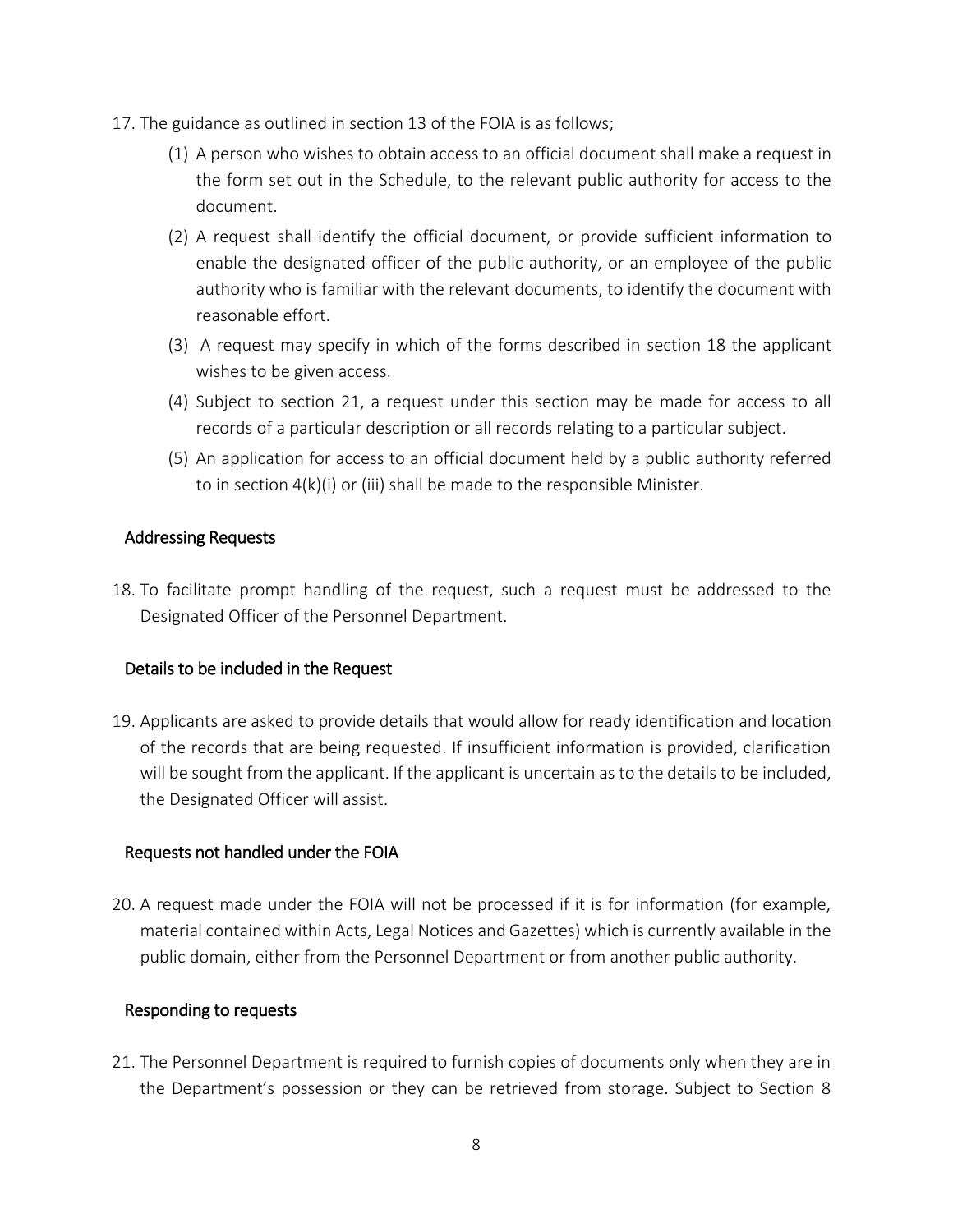Statements, an applicant is entitled to only one (1) copy of a document held in the Department. If the Department is unable to make a legible copy of a document, it will furnish the best copy possible and note its quality when replying. In treating with requests, the Personnel Department is not under obligation to: (a) create new documents; or (b) perform research for the applicant.

#### Time Limits

#### General

22. The Personnel Department will determine whether a request for access to information will be granted as soon as is practicable but no later than 30 days after the request has been made, as required by Section 15 of the FOIA. If a decision is taken to grant access to the information requested, the person will be permitted to inspect the documents or be provided with copies, if the person so requests.

#### Fees and Refunds

23. The Freedom of Information Fees and Charges Regulations prescribe the fees incurred in making documents available. Where such fees are payable, the person is entitled to receive the document/s within seven days of payment of the relevant fee. If the Department fails to provide the information within the seven-day period, the person is entitled to a refund of the fees, in addition to access to the document/s requested.

# Statement specifying the officer responsible within office for the initial receipt of, and action upon, notices under section 10, requests for access to documents under section 13 and applications under section 36

24. At the Personnel Department the

|                   | Designated Officer : Ms. Jenny Singh.                                       |
|-------------------|-----------------------------------------------------------------------------|
| Alternate Officer | : Mrs. Ruth Gibbs-George                                                    |
| Address           | : Personnel Department                                                      |
|                   | (Office of the Chief Personnel Officer)<br>#3 Alexandra Street<br>St. Clair |
|                   | New Town 190129                                                             |
|                   | Trinidad and Tobago                                                         |
| Telephone         | $(868)$ 612-4CPO (4276)                                                     |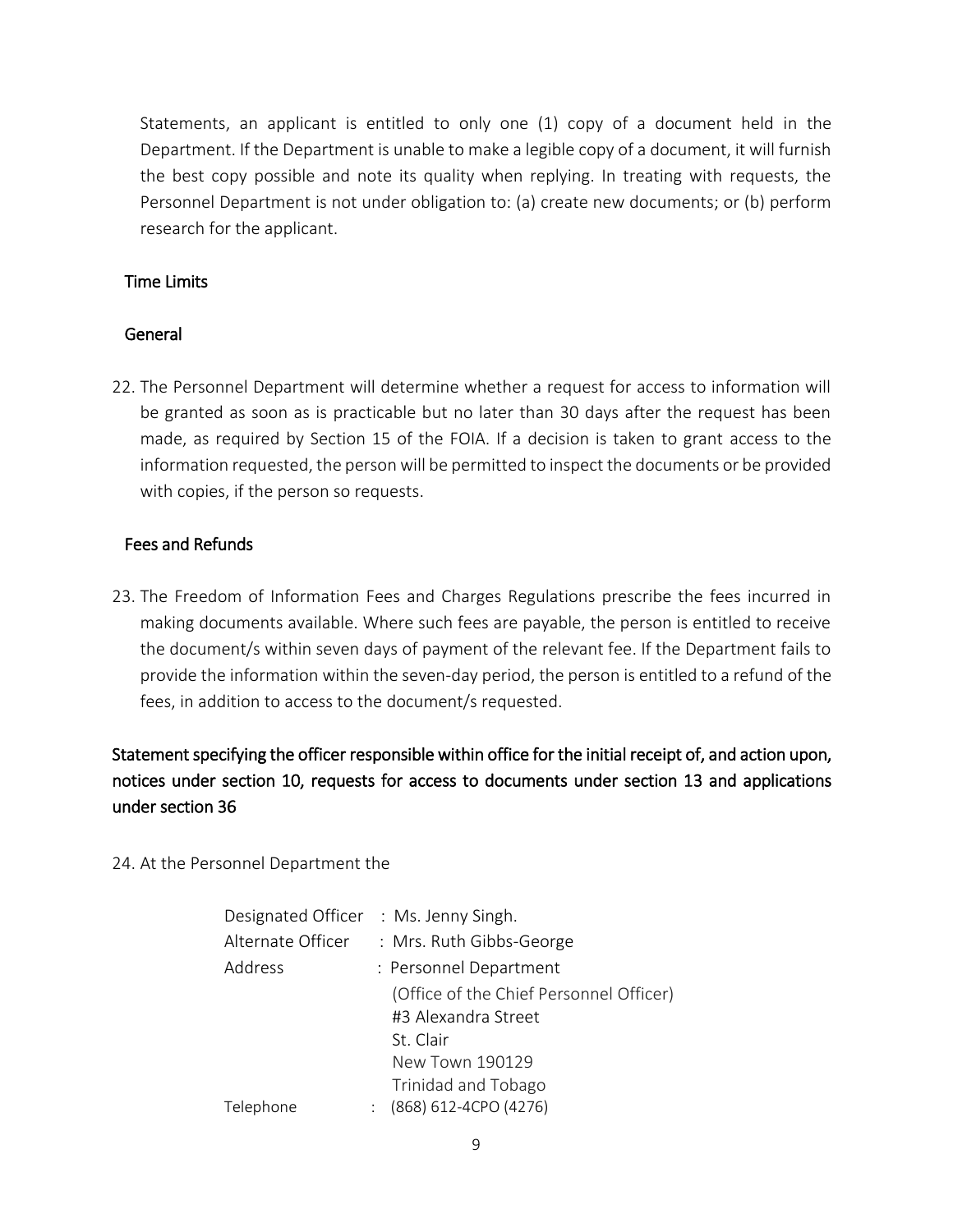Statement listing all Boards, Councils, Committees and other bodies constituted by two or more persons, that are part of, or that have been established for the purpose of advising, the public authority, and whose meetings are open to the public, or the minutes of whose meetings are available for public inspection

25. There is no established Board, Council, Committee or body constituted/established for the purpose of advising the Personnel Department at this time.

# If the public authority maintains a library or reading room that is available for public use, a statement of that fact including details of the address and hours of opening of the library or reading room

26. Where a request for access to information has been granted, arrangements will be made, as appropriate, for such information to be accessed at the Personnel Department, No. 3 Alexandra Street, St. Clair on Monday to Friday between the hours of 9:00 a.m. and 3:00 p.m.

## This section refers to documents that are provided to the Personnel Department, for its use and guidance and that of its officers

- 27. The documents listed below are used to guide officers within the Personnel Department. Those listed at numbers 1 and 2 are available for purchase at the Government Printery. Those listed at numbers 3-31 are available at the Personnel Department for inspection purposes only.
	- 1. Public Service Acts and Regulations;
	- 2. Laws of the Republic of Trinidad and Tobago;
	- 3. Guidelines for contract employment in Government Ministries/Departments, Statutory Authorities and the Tobago House of Assembly;
	- 4. Circular Memoranda to Permanent Secretaries/Heads of Department and certain Statutory Authorities and the Chief Administrator, Tobago House of Assembly;
	- 5. Guidelines for the Administration of Devolved Functions;
	- 6. Circulars to Permanent Secretaries/Heads of Department and certain Statutory Authorities and the Chief Administrator, Tobago House of Assembly in respect of Guidelines for the Administration of Devolved Functions;
	- 7. Manual of Terms and Conditions of Employment;
	- 8. Memoranda of Agreement with various Associations/Unions;
	- 9. Collective Agreements applicable to workers in respect of whom the Chief Personnel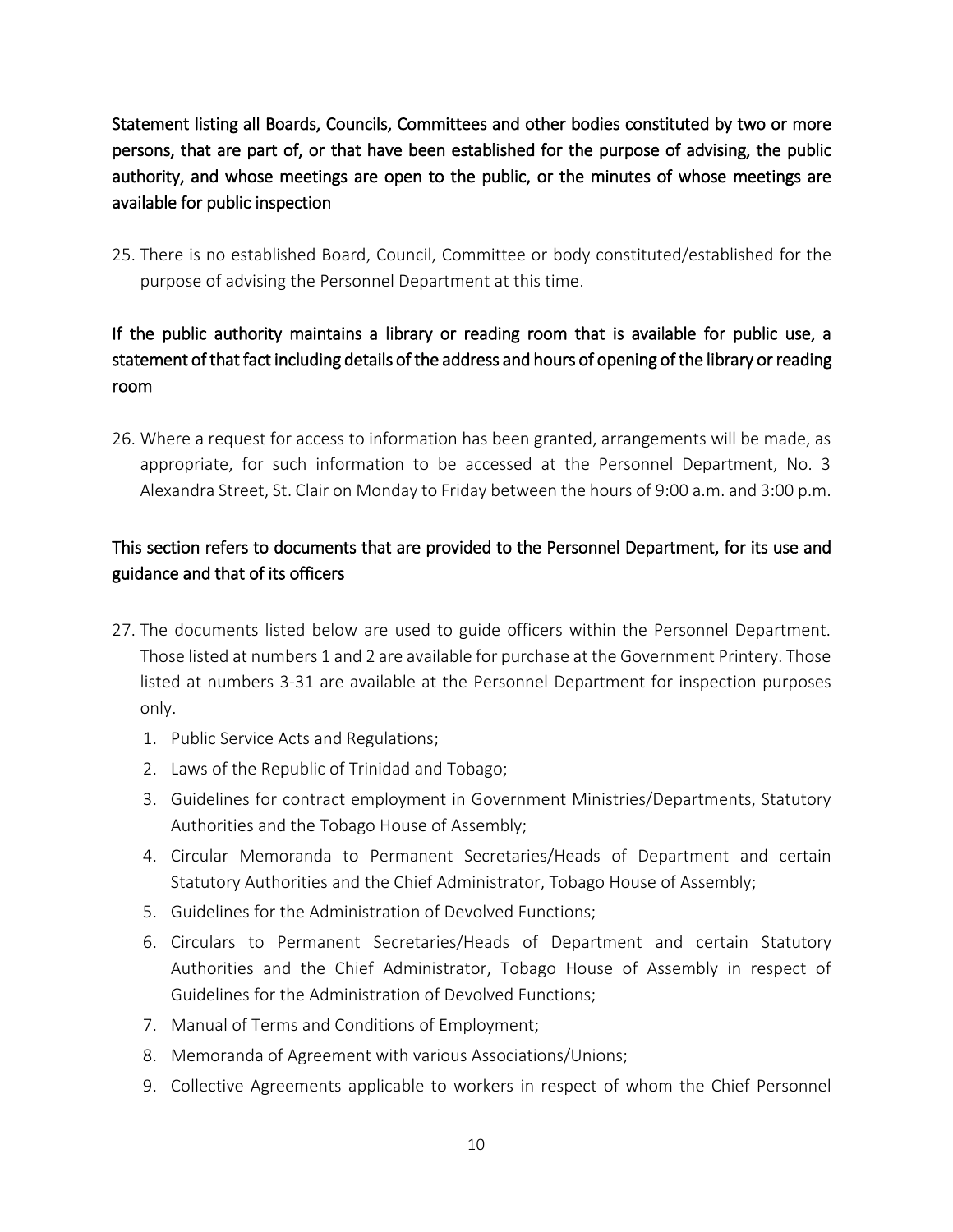Officer is deemed by the Industrial Relations Act to be the Employer;

- 10. Classification and Compensation Plans for the Trinidad and Tobago Teaching Service;
- 11. Classification and Compensation Plans for the Trinidad and Tobago Police Service;
- 12. Classification and Compensation Plans for the Trinidad and Tobago Fire Service;
- 13. Classification and Compensation Plans for the Trinidad and Tobago Prison Service;
- 14. Classification and Compensation Plans for the Civil Service and Statutory Authorities subject to the Statutory Authorities Act;
- 15. Remuneration Arrangements for holders of offices in the Judicial and Legal Service;
- 16. Report of Cabinet-appointed Committees established to explore issues related to the implementation of Group Health Insurance coverage for the Public Service;
- 17. Report on the selection of an Administrator for the Group Health Plan for daily-rated employees by a Joint Committee comprising representatives from National Union of Government and Federated Workers (NUGFW) , the Contractors and General Workers Union (C&GWTU), Amalgamated Workers Union (AWU), the Comptroller of Accounts and the Personnel Department November, 2016;
- 18. Report on the evaluation of prospective Plan Administrators of the Group Health Plan for monthly-paid officers in the Civil and Teaching Services, Statutory Authorities and the Tobago House of Assembly;
- 19. Reports of the Salaries Review Commission approved by Cabinet;
- 20. Personnel Department Circular Memoranda from 1969 to 2018;
- 21. Employee Assistance Programme (EAP) Policy for the Public Service of Trinidad and Tobago;
- 22. Guidelines for the Administration of the Employee Assistance Programme (EAP) for the Public Service of Trinidad and Tobago;
- 23. Branching Out A Guide to Voluntary Termination of Employment Act (VTEP);
- 24. Documents on the Performance Management and Appraisal System:
	- Discussing Performance: A Programmed Learning Text;
	- Shaping Performance: A Manual for Performance Management in the Public Service; and
	- Regulatory Framework for the Management of Employee Performance.
- 25. Report of the Joint Working Party on Reclassification and Upgrading of all Jobs in the Bargaining Unit represented by the NUGFW;
- 26. Events Co-ordination, Protocol and Etiquette Guidelines for the Office of the Chief Personnel Officer;
- 27. Personnel Department Ministerial Performance Management Framework Report 2008;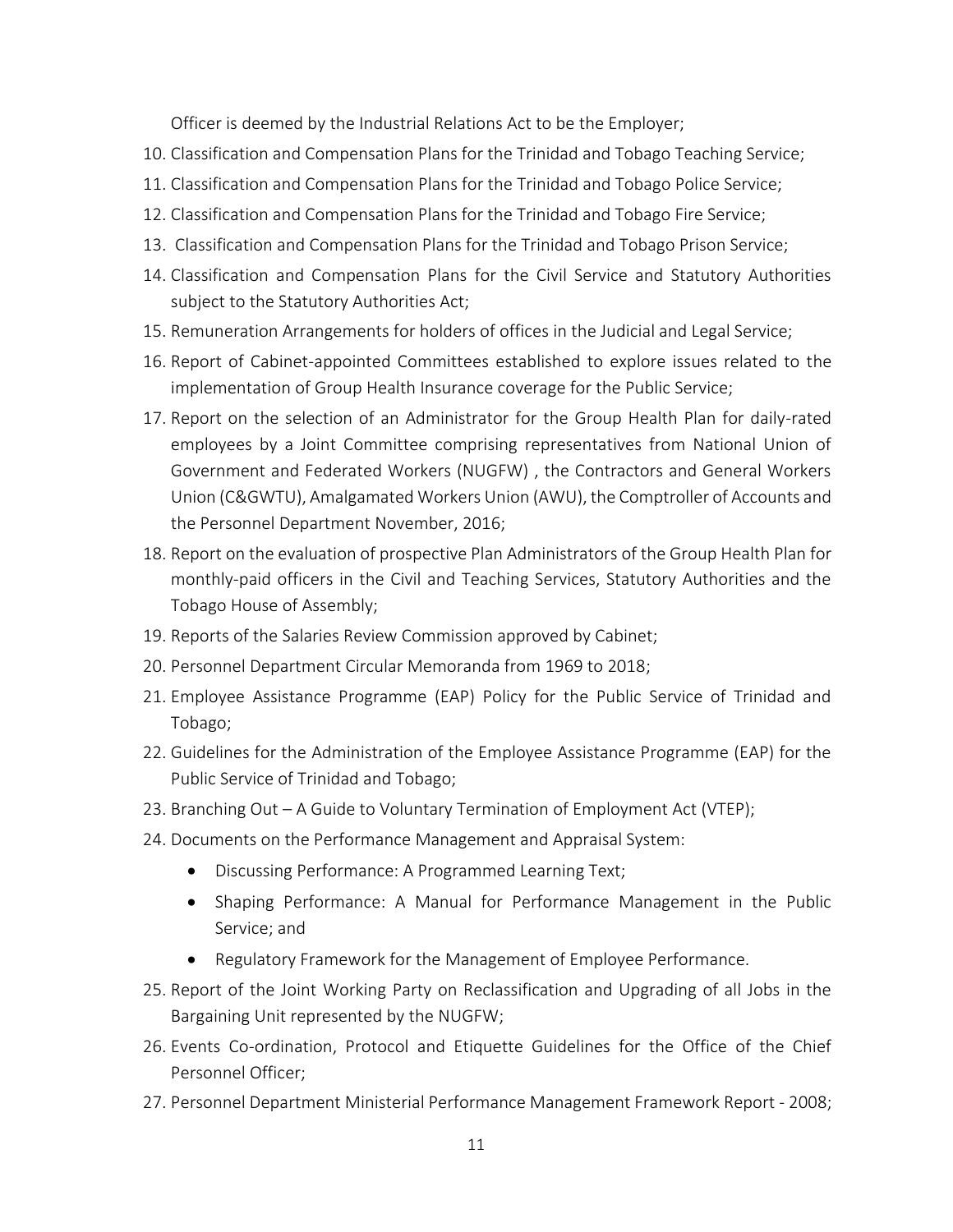- 28. Personnel Department Ministerial Performance Management Framework Report 2010;
- 29. Guidelines for Managing HIV/AIDS in the Public Service; and
- 30. Report of the Defence Force Pay Review Committee.

#### Reports and other documents required by Section 9

- 28. The Personnel Department has no report or other document compiling the requirements of s. 9 (1) (a-d) and (j)-(m). The following is reflective of s. 9 (1) sub-sections 9 (e)-(j).
- 29. A report (including a report concerning the results of studies, surveys or tests) prepared for the public authority by a scientific or technical expert, whether employed within the public authority or not, including a report expressing the opinion of such an expert on scientific or technical matters.
	- Report on Indoor Air Quality Assessment and Health and Safety Audit at the Valpark Building, 76-78 St. Vincent Street, Port of Spain, July 2014;
	- Report on the Indoor Air Quality Assessment at the Compensation Management Division, 59 Frederick Street, Port of Spain, July 2014.
- 30. A report prepared for the public authority by a consultant who was paid for preparing the report." The following reports are for examination purposes only:
	- Public Service Salary Survey (PricewaterhouseCoopers)
	- Consultant's Reports prepared by KPMG Consulting on the Job Evaluation Exercises in the following Services:
		- Teaching Service (September, 1999)
		- Prison Service (August, 1999)
		- Police Service (September, 1999)
		- Fire Service (August, 1999);
	- Consultant's Report on the Job Evaluation Exercise in the Judicial and Legal Service (PricewaterhouseCoopers) June, 2003;
	- Consultant's Report on the Institutional Strengthening of the capacity of Ministries/Departments/Statutory Authorities to undertake Human Resource Planning in the Public Service (PricewaterhouseCoopers) July, 2007;
	- Consultant's Report on the review of the Approved EAP Policy for the Public Service and Guidelines for the Administration of the EAP [Behavioural Management Solutions Ltd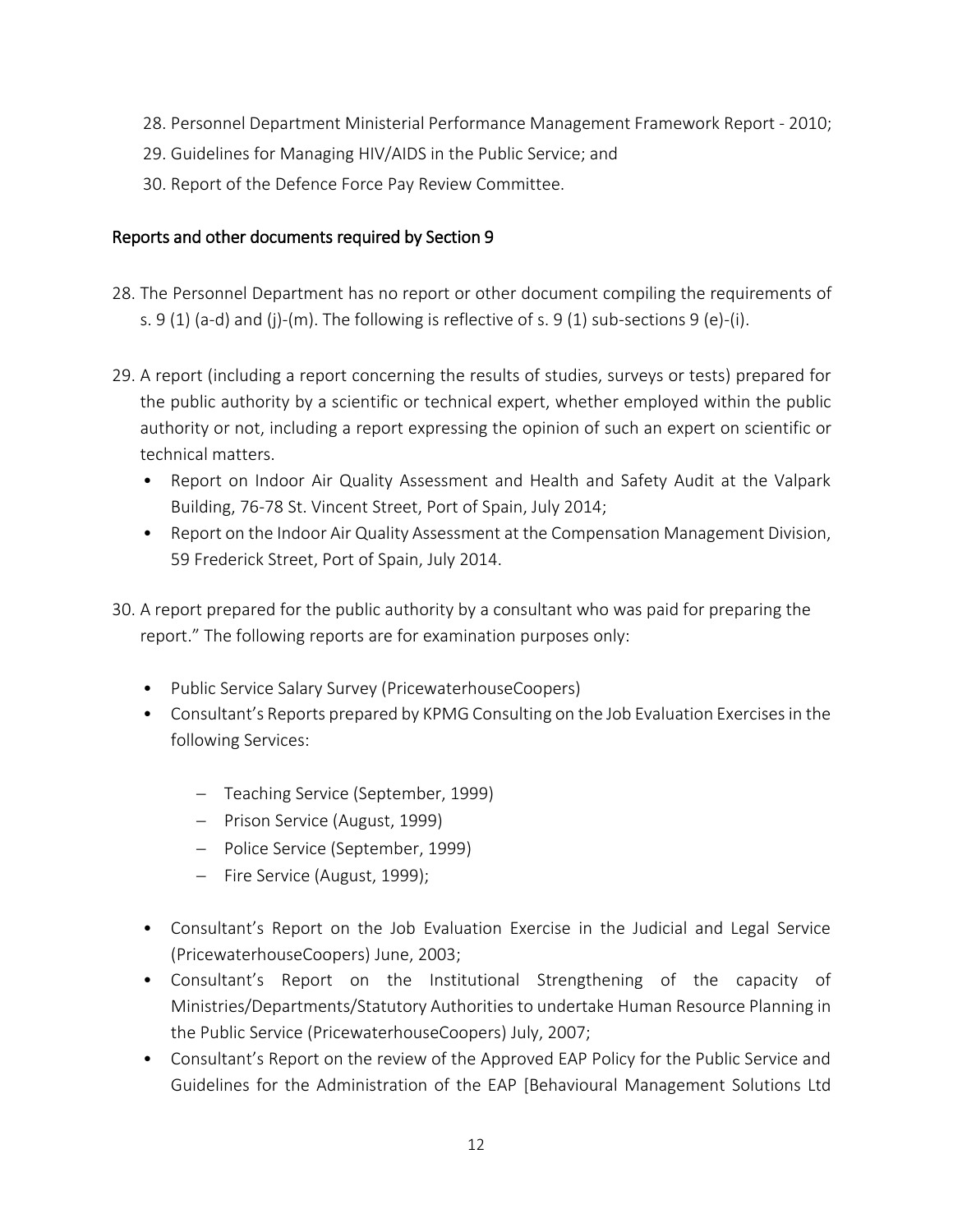(BMS)] May, 2007;

- Consultant's Report on Stakeholder Consultations for the EAP (BMS) December, 2007;
- Consultant's Report on Inventory and Assessment of the capability and capacity of EAP Service Providers and Clinical Auditors (BMS) January, 2008;
- Consultant's Report on Options available for the Design of an EAP for the Public Service (BMS) May, 2008;
- Consultant's Report on the design of an Employee Assistance Programme for the Public Service (BMS) January, 2009;
- Consultant's Report on Implementation Plan for the EAP (BMS) December, 2009;
- Consultant's Report on the Diagnostic Exercise regarding the type of Job Evaluation System(s) to be implemented in the Civil Service, Statutory Authorities and the Tobago House of Assembly (IBM World Trade Corporation) September, 2010;
- Consultant's Report on the Diagnostic Exercise for Existing Offices within the purview of the Salaries Review Commission (IBM World Trade Corporation) January, 2013.

# A report prepared within the public authority and containing the results of studies, surveys or tests carried out for the purpose of assessing, or making recommendations on the feasibility of establishing a new or proposed Government policy, programme or project.

- 31. Examination only:
	- Consultant's report on Review of the Classification and Compensation System in the Civil Service and Statutory Authorities

# A report on the performance or efficiency of the public authority, or of any office, division or branch of the public authority, whether the report is of a general nature or concerns a particular policy, programme or project administered by the public authority.

32. Examination only:

- Personnel Department Ministerial Performance Management Framework Report 2008
- Personnel Department Ministerial Performance Management Framework Report 2010